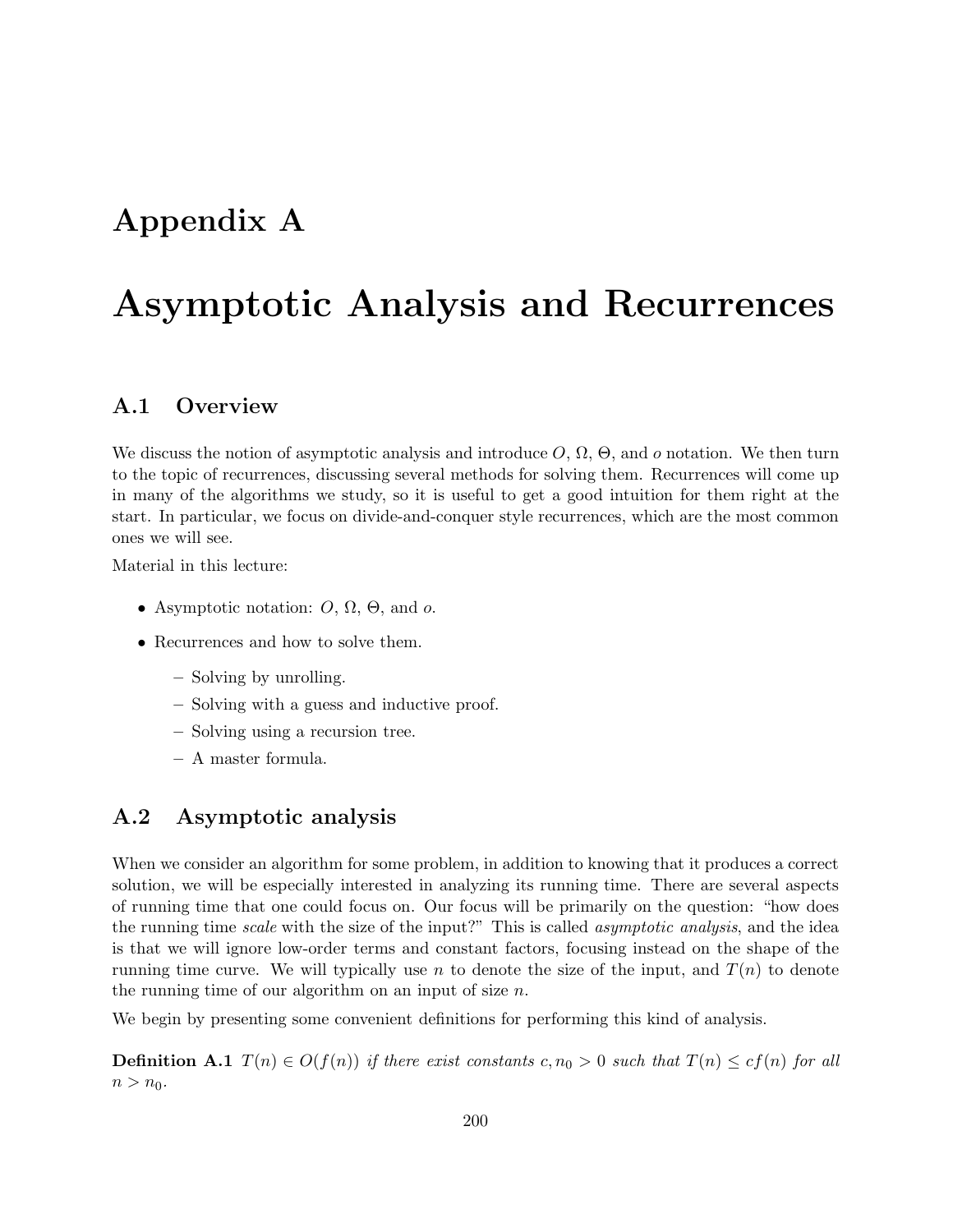Informally we can view this as " $T(n)$  is proportional to  $f(n)$ , or better, as n gets large." For example,  $3n^2 + 17 \in O(n^2)$  and  $3n^2 + 17 \in O(n^3)$ . This notation is especially useful in discussing upper bounds on algorithms: for instance, we saw last time that Karatsuba multiplication took time  $O(n^{\log_2 3})$ .

Notice that  $O(f(n))$  is a set of functions. Nonetheless, it is common practice to write  $T(n)$  $O(f(n))$  to mean that  $T(n) \in O(f(n))$ : especially in conversation, it is more natural to say " $T(n)$ " is  $O(f(n))$ " than to say " $T(n)$  is in  $O(f(n))$ ". We will typically use this common practice, reverting to the correct set notation when this practice would cause confusion.

**Definition A.2**  $T(n) \in \Omega(f(n))$  if there exist constants c,  $n_0 > 0$  such that  $T(n) \geq cf(n)$  for all  $n > n_0$ .

Informally we can view this as " $T(n)$  is proportional to  $f(n)$ , or worse, as n gets large." For example,  $3n^2 - 2n \in \Omega(n^2)$ . This notation is especially useful for lower bounds. In Lecture 3, for instance, we will prove that any comparison-based sorting algorithm must take time  $\Omega(n \log n)$  in the worst case.

**Definition A.3**  $T(n) \in \Theta(f(n))$  if  $T(n) \in O(f(n))$  and  $T(n) \in \Omega(f(n))$ .

Informally we can view this as " $T(n)$  is proportional to  $f(n)$  as n gets large."

**Definition A.4**  $T(n) \in o(f(n))$  if for all constants  $c > 0$ , there exists  $n_0 > 0$  such that  $T(n) <$  $cf(n)$  for all  $n > n_0$ .

For example, last time we saw that we could indeed multiply two *n*-bit numbers in time  $o(n^2)$  by the Karatsuba algorithm. Very informally, O is like  $\leq$ ,  $\Omega$  is like  $\geq$ ,  $\Theta$  is like  $\equiv$ , and o is like  $\lt$ . There is also a similar notation  $\omega$  that corresponds to  $\geq$ .

In terms of computing whether or not  $T(n)$  belongs to one of these sets with respect to  $f(n)$ , a convenient way is to compute the limit:

$$
\lim_{n \to \infty} \frac{T(n)}{f(n)}.\tag{A.1}
$$

If the limit exists, then we can make the following statements:

- If the limit is 0, then  $T(n) = o(f(n))$  and  $T(n) = O(f(n))$ .
- If the limit is a number greater than 0 (e.g., 17) then  $T(n) = \Theta(f(n))$  (and  $T(n) = O(f(n))$ ) and  $T(n) = \Omega(f(n))$
- If the limit is infinity, then  $T(n) = \omega(f(n))$  and  $T(n) = \Omega(f(n))$ .

For example, suppose  $T(n) = 2n^3 + 100n^2 \log_2 n + 17$  and  $f(n) = n^3$ . The ratio of these is  $2 + (100 \log_2 n)/n + 17/n^3$ . In this limit, this goes to 2. Therefore,  $T(n) = \Theta(f(n))$ . Of course, it is possible that the limit doesn't exist — for instance if  $T(n) = n(2 + \sin n)$  and  $f(n) = n$  then the ratio oscillates between 1 and 3. In this case we would go back to the definitions to say that  $T(n) = \Theta(n)$ .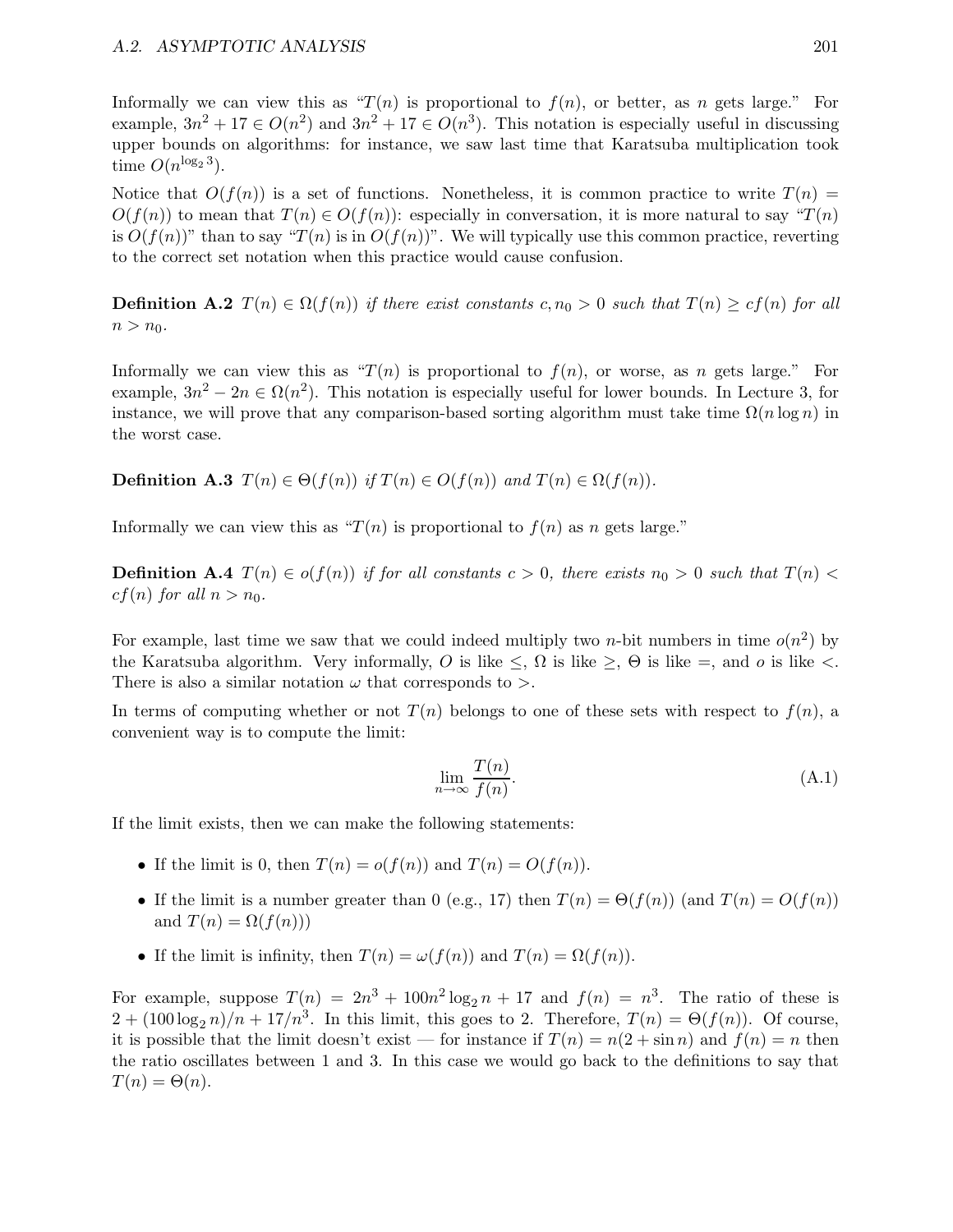One convenient fact to know (which we just used in the paragraph above and you can prove by taking derivatives) is that for any constant k,  $\lim_{n\to\infty} (\log n)^k/n = 0$ . This implies, for instance, that  $n \log n = o(n^{1.5})$  because  $\lim_{n \to \infty} (n \log n)/n^{1.5} = \lim_{n \to \infty} (\log n)/\sqrt{n} = \lim_{n \to \infty} \sqrt{(\log n)^2/n} = 0.$ 

So, this notation gives us a language for talking about desired or achievable specifications. A typical use might be "we can prove that any algorithm for problem X must take  $\Omega(n \log n)$  time in the worst case. My fancy algorithm takes time  $O(n \log n)$ . Therefore, my algorithm is asymptotically optimal."

### A.3 Recurrences

We often are interested in algorithms expressed in a recursive way. When we analyze them, we get a recurrence: a description of the running time on an input of size  $n$  as a function of  $n$  and the running time on inputs of smaller sizes. Here are some examples:

- **Mergesort:** To sort an array of size  $n$ , we sort the left half, sort right half, and then merge the two results. We can do the merge in linear time. So, if  $T(n)$  denotes the running time on an input of size n, we end up with the recurrence  $T(n) = 2T(n/2) + cn$ .
- Selection sort: In selection sort, we run through the array to find the smallest element. We put this in the leftmost position, and then recursively sort the remainder of the array. This gives us a recurrence  $T(n) = cn + T(n - 1)$ .
- Multiplication: Here we split each number into its left and right halves. We saw in the last lecture that the straightforward way to solve the subproblems gave us  $T(n) = 4T(n/2) + cn$ . However, rearranging terms in a clever way improved this to  $T(n) = 3T(n/2) + cn$ .

What about the base cases? In general, once the problem size gets down to a small constant, we can just use a brute force approach that takes some other constant amount of time. So, almost always we can say the base case is that  $T(n) \leq c$  for all  $n \leq n_0$ , where  $n_0$  is a constant we get to choose (like 17) and c is some other constant that depends on  $n_0$ .

What about the "integrality" issue? For instance, what if we want to use mergesort on an array with an odd number of elements — then the recurrence above is not technically correct. Luckily, this issue turns out almost never to matter, so we can ignore it. In the case of mergesort we can argue formally by using the fact that  $T(n)$  is sandwiched between  $T(n')$  and  $T(n'')$  where n' is the next smaller power of 2 and  $n''$  is the next larger power of 2, both of which differ by at most a constant factor from each other.

We now describe four methods for solving recurrences that are useful to know.

#### A.3.1 Solving by unrolling

Many times, the easiest way to solve a recurrence is to unroll it to get a summation. For example, unrolling the recurrence for selection sort gives us:

$$
T(n) = cn + c(n-1) + c(n-2) + \ldots + c.
$$
 (A.2)

Since there are  $n$  terms and each one is at most  $cn$ , we can see that this summation is at most  $cn^2$ . Since the first  $n/2$  terms are each at least  $cn/2$ , we can see that this summation is at least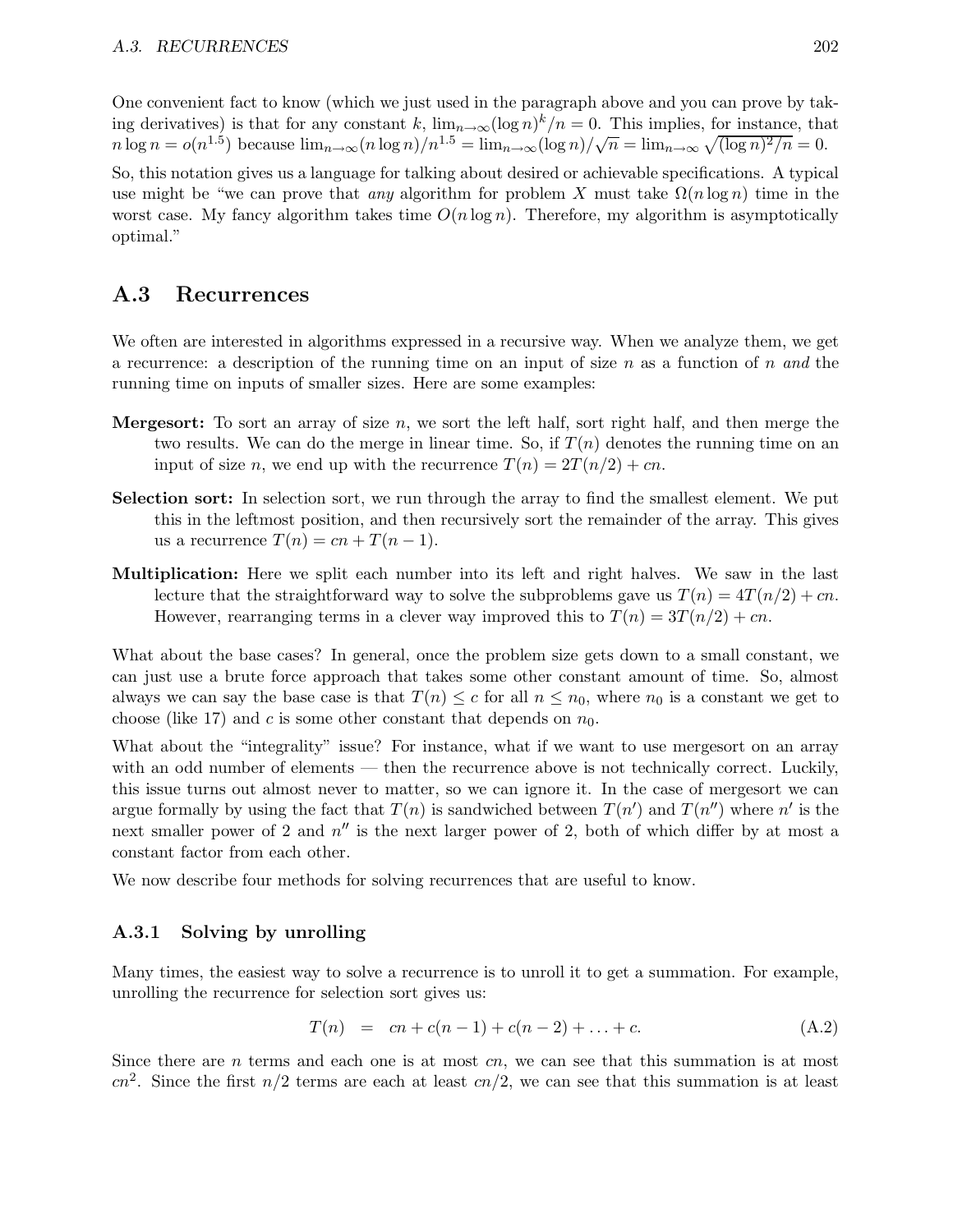$(n/2)(cn/2) = cn^2/4$ . So, it is  $\Theta(n^2)$ . Similarly, a recurrence  $T(n) = n^5 + T(n-1)$  unrolls to:

$$
T(n) = n5 + (n-1)5 + (n-2)5 + ... + 15,
$$
 (A.3)

which solves to  $\Theta(n^6)$  using the same style of reasoning as before. In particular, there are n terms each of which is at most  $n^5$  so the sum is at most  $n^6$ , and the top  $n/2$  terms are each at least  $(n/2)^5$  so the sum is at least  $(n/2)^6$ . Another convenient way to look at many summations of this form is to see them as approximations to an integral. E.g., in this last case, the sum is at least the integral of  $f(x) = x^5$  evaluated from 0 to n, and at most the integral of  $f(x) = x^5$  evaluated from 1 to  $n + 1$ . So, the sum lies in the range  $\left[\frac{1}{6}\right]$  $\frac{1}{6}n^6, \frac{1}{6}$  $\frac{1}{6}(n+1)^6$ .

#### A.3.2 Solving by guess and inductive proof

Another good way to solve recurrences is to make a guess and then prove the guess correct inductively. Or if we get into trouble proving our guess correct (e.g., because it was wrong), often this will give us clues as to a better guess. For example, say we have the recurrence

$$
T(n) = 7T(n/7) + n,\tag{A.4}
$$

$$
T(1) = 0. \tag{A.5}
$$

We might first try a solution of  $T(n) \le cn$  for some  $c > 0$ . We would then assume it holds true inductively for  $n' < n$  (the base case is obviously true) and plug in to our recurrence (using  $n' = n/7$  to get:

$$
T(n) \leq 7(cn/7) + n
$$

$$
= cn + n
$$

$$
= (c+1)n.
$$

Unfortunately, this isn't what we wanted: our multiplier " $c$ " went up by 1 when n went up by a factor of 7. In other words, our multiplier is acting like  $log_7(n)$ . So, let's make a new guess using a multiplier of this form. So, we have a new guess of

$$
T(n) \leq n \log_7(n). \tag{A.6}
$$

If we assume this holds true inductively for  $n' < n$ , then we get:

$$
T(n) \leq 7[(n/7)\log_7(n/7)] + n
$$
  
=  $n \log_7(n/7) + n$   
=  $n \log_7(n) - n + n$   
=  $n \log_7(n)$ . (A.7)

So, we have verified our guess.

It is important in this type of proof to be careful. For instance, one could be lulled into thinking that our initial guess of cn was correct by reasoning "we assumed  $T(n/7)$  was  $\Theta(n/7)$  and got  $T(n) = \Theta(n)$ ". The problem is that the constants changed (c turned into  $c + 1$ ) so they really weren't constant after all!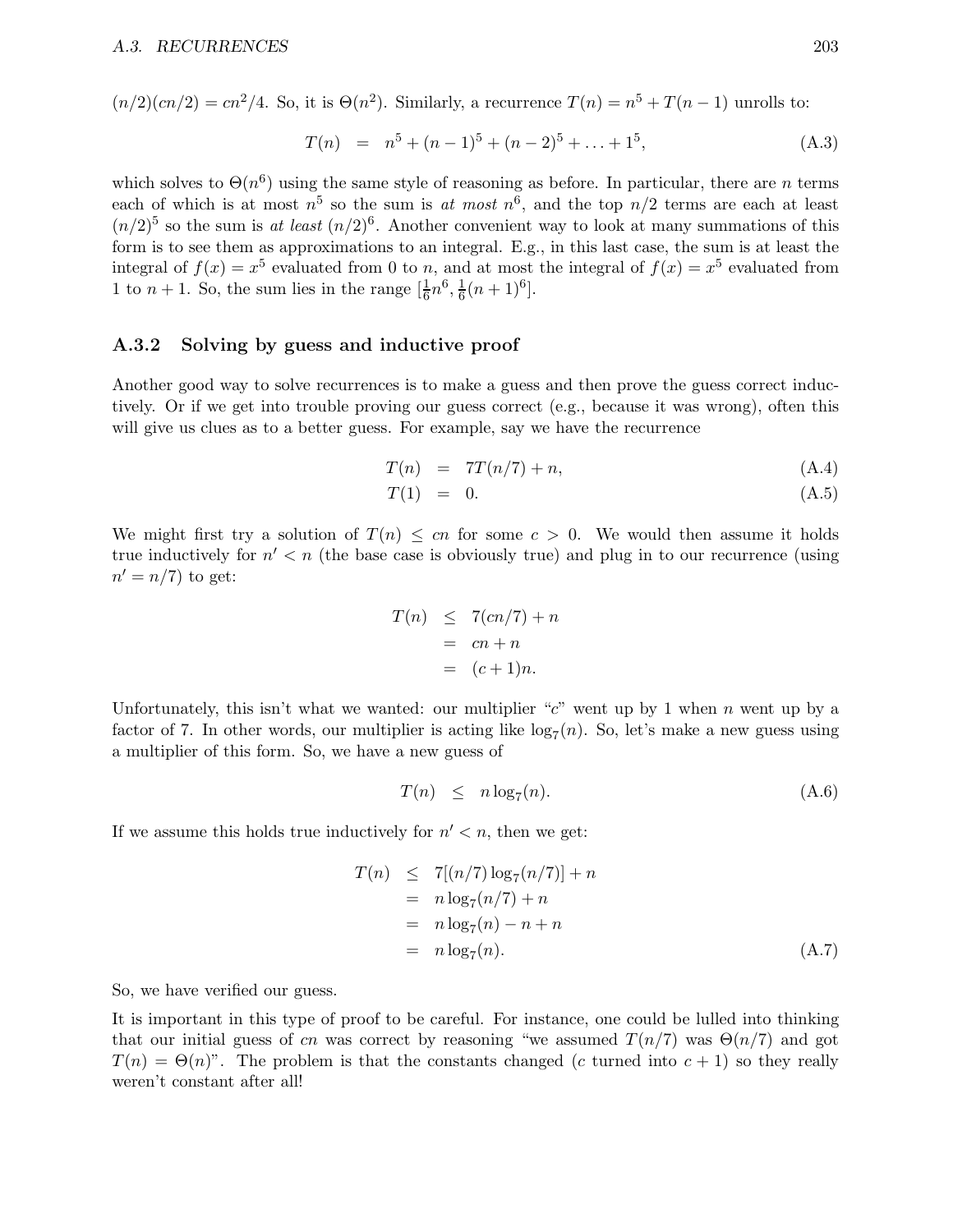#### A.3.3 Recursion trees, stacking bricks, and a Master Formula

The final method we examine, which is especially good for divide-and-conquer style recurrences, is the use of a recursion tree. We will use this to method to produce a simple "master formula" that can be applied to many recurrences of this form.

Consider the following type of recurrence:

$$
T(n) = aT(n/b) + cn^k
$$
  
\n
$$
T(1) = c,
$$
\n(A.8)

for positive constants  $a, b, c$ , and  $k$ . This recurrence corresponds to the time spent by an algorithm that does  $cn^k$  work up front, and then divides the problem into a pieces of size  $n/b$ , solving each one recursively. For instance, mergesort, Karatsuba multiplication, and Strassen's algorithm all fit this mold. A recursion tree is just a tree that represents this process, where each node contains inside it the work done up front and then has one child for each recursive call. The leaves of the tree are the base cases of the recursion. A tree for the recurrence  $(A.8)$  is given below.<sup>1</sup>



To compute the result of the recurrence, we simply need to add up all the values in the tree. We can do this by adding them up level by level. The top level has value  $cn^k$ , the next level sums to  $ca(n/b)^k$ , the next level sums to  $ca^2(n/b^2)^k$ , and so on. The depth of the tree (the number of levels not including the root) is  $\log_b(n)$ . Therefore, we get a summation of:

$$
cn^{k} \left[ 1 + a/b^{k} + (a/b^{k})^{2} + (a/b^{k})^{3} + \dots + (a/b^{k})^{\log_{b} n} \right]
$$
 (A.9)

To help us understand this, let's define  $r = a/b^k$ . Notice that r is a constant, since a, b, and k are constants. For instance, for Strassen's algorithm  $r = 7/2^2$ , and for mergesort  $r = 2/2 = 1$ . Using our definition of  $r$ , our summation simplifies to:

$$
cn^{k} \left[ 1 + r + r^{2} + r^{3} + \dots + r^{\log_{b} n} \right]
$$
 (A.10)

We can now evaluate three cases:

Case 1:  $r < 1$ . In this case, the sum is a convergent series. Even if we imagine the series going to infinity, we still get that the sum  $1 + r + r^2 + \ldots = 1/(1 - r)$ . So, we can upper-bound formula (A.9) by  $cn^{k}/(1-r)$ , and lower bound it by just the first term  $cn^{k}$ . Since r and c are constants, this solves to  $\Theta(n^k)$ .

<sup>&</sup>lt;sup>1</sup>This tree has branching factor  $a$ .